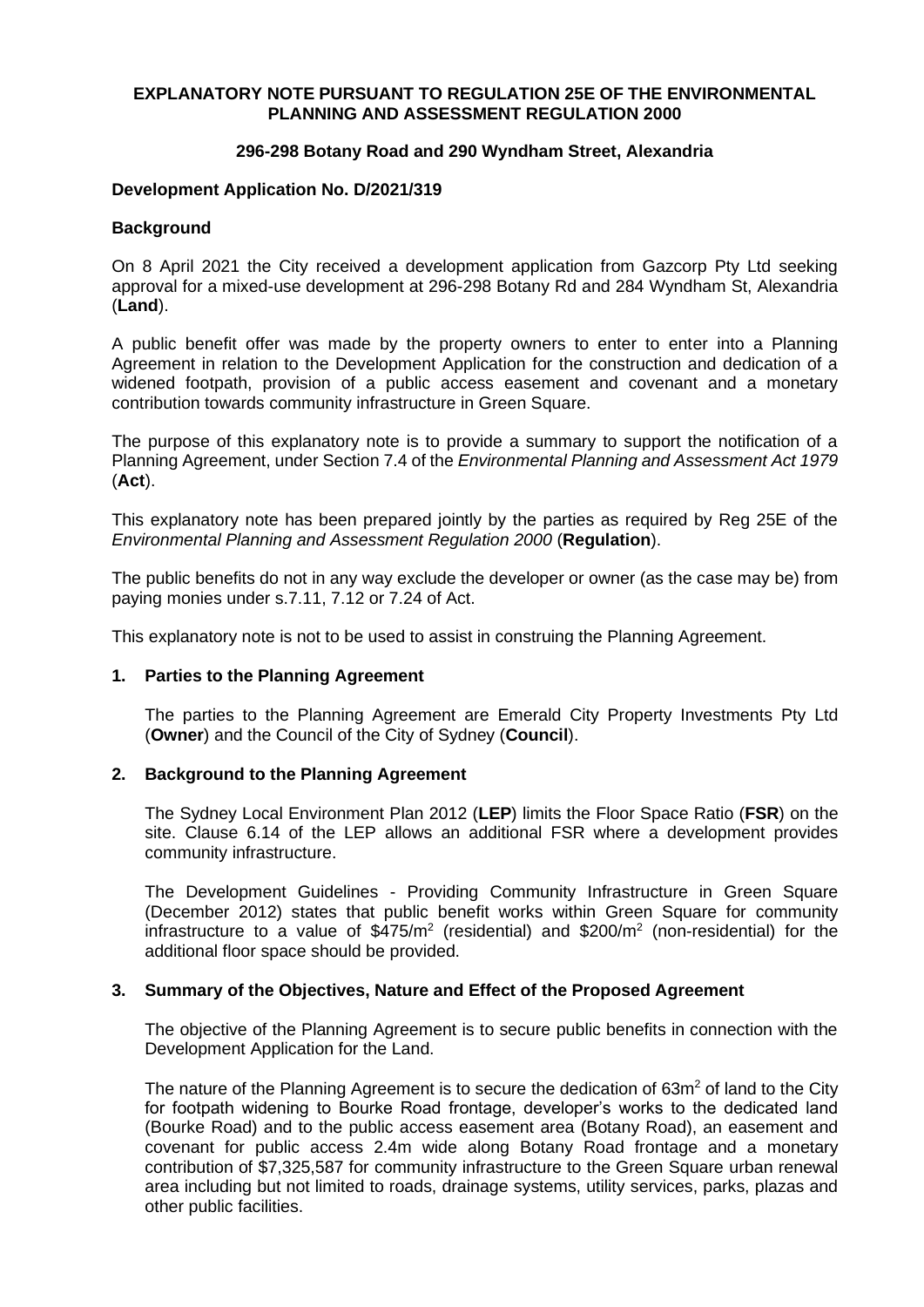# **4. Assessment of the Merits of the Proposed Agreement**

# **(a) How the Planning Agreement promotes the public interest and one or more of the objects of the Act**

The Planning Agreement promotes the objects of the Act, in particular objects identified in Section 1.3 (c) and 1.3(g) of the Act which is to promote the orderly and economic use and development of land and to promote good design and amenity of the built environment. The agreement will provide a contribution towards community infrastructure which will support and service the existing and future population and will contribute to greater amenity and infrastructure of those areas.

# **(b) How the Planning Agreement promotes the elements of the Council's charter**

The Planning Agreement promotes a number of elements of the Council's charter under section 8 of the *Local Government Act* 1993 (NSW). In particular, the Planning Agreement through the delivery of the public benefits allows Council to

- (i) provide directly or on behalf of other levels of government, after due consultation, adequate, equitable and appropriate services and facilities for the community and to ensure that those services and facilities are managed efficiently and effectively;
- (ii) exercise community leadership;
- (iii) properly manage, develop, protect, restore, enhance and conserve the environment of the area for which it is responsible, in a manner that is consistent with and promotes the principles of ecologically sustainable development;
- (iv) bear in mind that it is the custodian and trustee of public assets and to effectively plan for, account for and manage the assets for which it is responsible;
- (v) engage in long-term strategic planning on behalf of the local community; and
- (vi) keep the local community and the State government (and through it, the wider community) informed about its activities.

## **(c) The impact of the Planning Agreement on the public or any section of the public**

The Planning Agreement will benefit the public and local community as it will improve community infrastructure in the immediate vicinity of the site as part of the Green Square urban renewal area.

## **(d) Whether the Planning Agreement conforms with Council's capital works program**

Yes. The Planning Agreement conforms with Council's capital works program.

## **(e) The planning purpose or purposes of the Planning Agreement**

The Planning Agreement will serve the planning purpose by enhancing the public domain and local infrastructure to reflect the changing nature of the area and the needs of the anticipated incoming population.

It is considered that the Planning Agreement provides for a reasonable means by which to achieve these planning purposes given the extent of the statutory tools that are available to Council by which it can deliver the proposed public benefits.